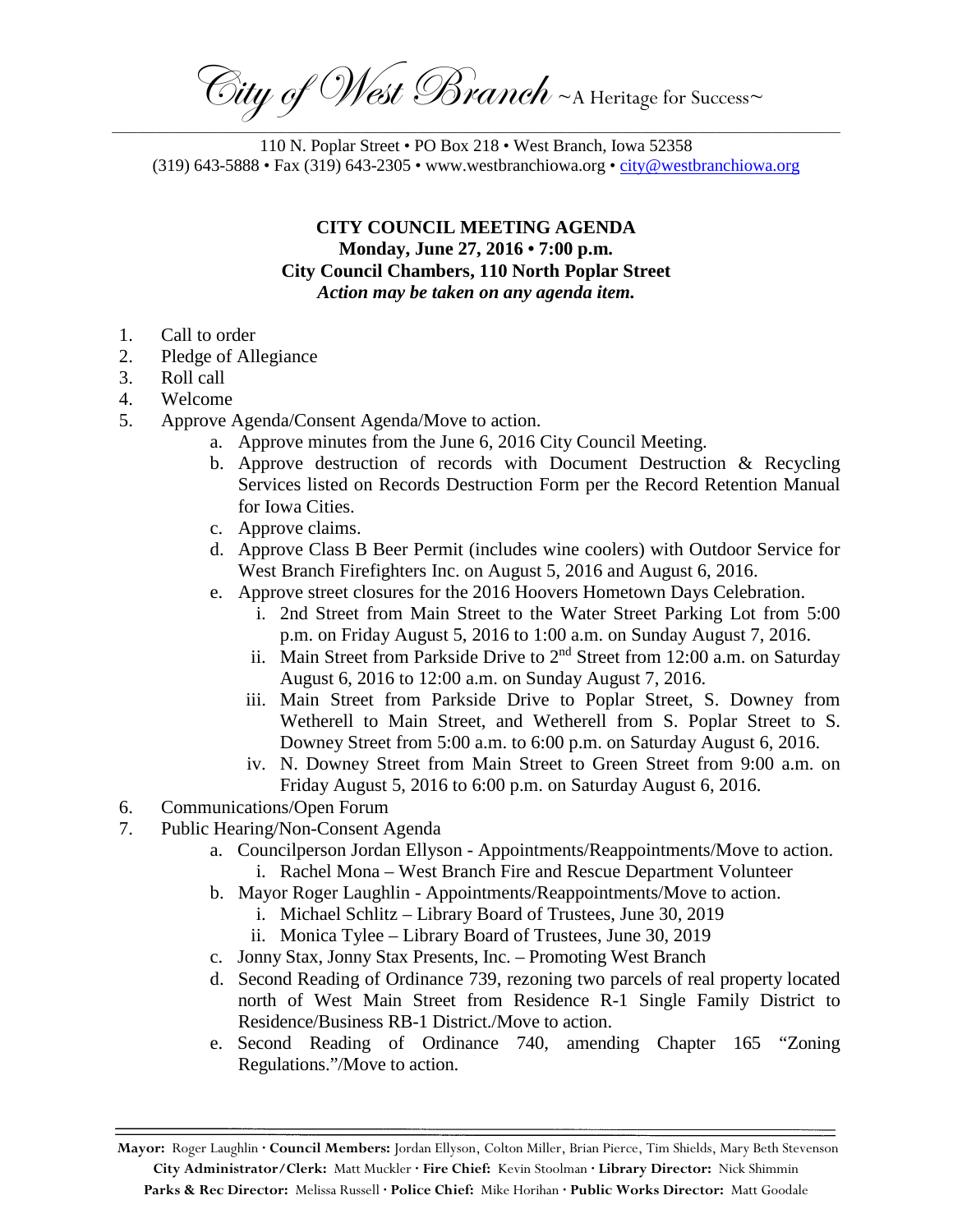City of West Branch ~ A Heritage for Success~ \_\_\_\_\_\_\_\_\_\_\_\_\_\_\_\_\_\_\_\_\_\_\_\_\_\_\_\_\_\_\_\_\_\_\_\_\_\_\_\_\_\_\_\_\_\_\_\_\_\_\_\_\_\_\_\_\_\_\_\_\_\_\_\_\_\_\_\_\_\_\_\_\_\_\_\_\_\_\_\_\_\_\_\_\_\_\_\_\_\_\_\_\_\_\_\_\_\_\_\_\_\_\_\_\_\_\_\_\_\_\_\_\_\_\_\_\_

110 N. Poplar Street • PO Box 218 • West Branch, Iowa 52358 (319) 643-5888 • Fax (319) 643-2305 • www.westbranchiowa.org • [city@westbranchiowa.org](mailto:city@westbranchiowa.org)

## **CITY COUNCIL MEETING AGENDA Monday, June 27, 2016 • 7:00 p.m. (continued) City Council Chambers, 110 North Poplar Street** *Action may be taken on any agenda item.*

- f. Resolution 1482, authorizing adoption of policies and procedures regarding municipal securities disclosure./Move to action.
- g. Resolution 1483, authorizing and approving a certain Loan Agreement and providing for the issuance of \$1,000,000 General Obligation Corporate Purpose Bonds, Series 2016A and providing for the levy of taxes to pay the same./Move to action.
- h. Resolution 1484, authorizing and approving a certain Loan Agreement and providing for the issuance of \$400,000 Taxable General Obligation Urban Renewal Bonds, Series 2016B and providing for the levy of taxes to pay the same./Move to action.
- i. Resolution 1485, approving the City of West Branch, Iowa Drug and Alcohol Policy./Move to action.
- j. Resolution 1486, approving a service agreement with CJ Cooper & Associates Inc. for drug and alcohol testing programs./Move to action.
- k. Resolution 1487, approving Approve General Agreement between the United States Department of the Interior National Park Service and the West Branch Fire/Rescue Department, City of West Branch, Iowa./Move to action.
- l. Resolution 1488, approving General Agreement between the United States Department of the Interior National Park Service and the City of West Branch, Iowa regarding Law Enforcement Assistance./Move to action.
- m. Resolution 1489, approving workers compensation insurance proposal with IMWCA./Move to action.
- n. Resolution 1490, approving a liability insurance proposal with ICAP./Move to action.
- o. Resolution 1491, approving those certain agreements in connection with the West Branch Sidewalk Phase 3 Improvements Project./Move to action.
- p. Resolution 1492, approving a variance for street grades in Lynch Heights Subdivision./Move to action.
- q. Resolution 1493, approving a subdivider's agreement for Lynch Heights Subdivision./Move to action.
- r. Resolution 1494, approving the Lynch Heights Subdivision Preliminary Plat./Move to action.
- s. Resolution 1495, approving an engineering services agreement between the City of West Branch and Veenstra & Kimm, Inc. for 2016-2017 bridge inspection and rating./Move to action.

**Mayor:** Roger Laughlin **· Council Members:** Jordan Ellyson, Colton Miller, Brian Pierce, Tim Shields, Mary Beth Stevenson **City Administrator/Clerk:** Matt Muckler **· Fire Chief:** Kevin Stoolman **· Library Director:** Nick Shimmin **Parks & Rec Director:** Melissa Russell **· Police Chief:** Mike Horihan **· Public Works Director:** Matt Goodale